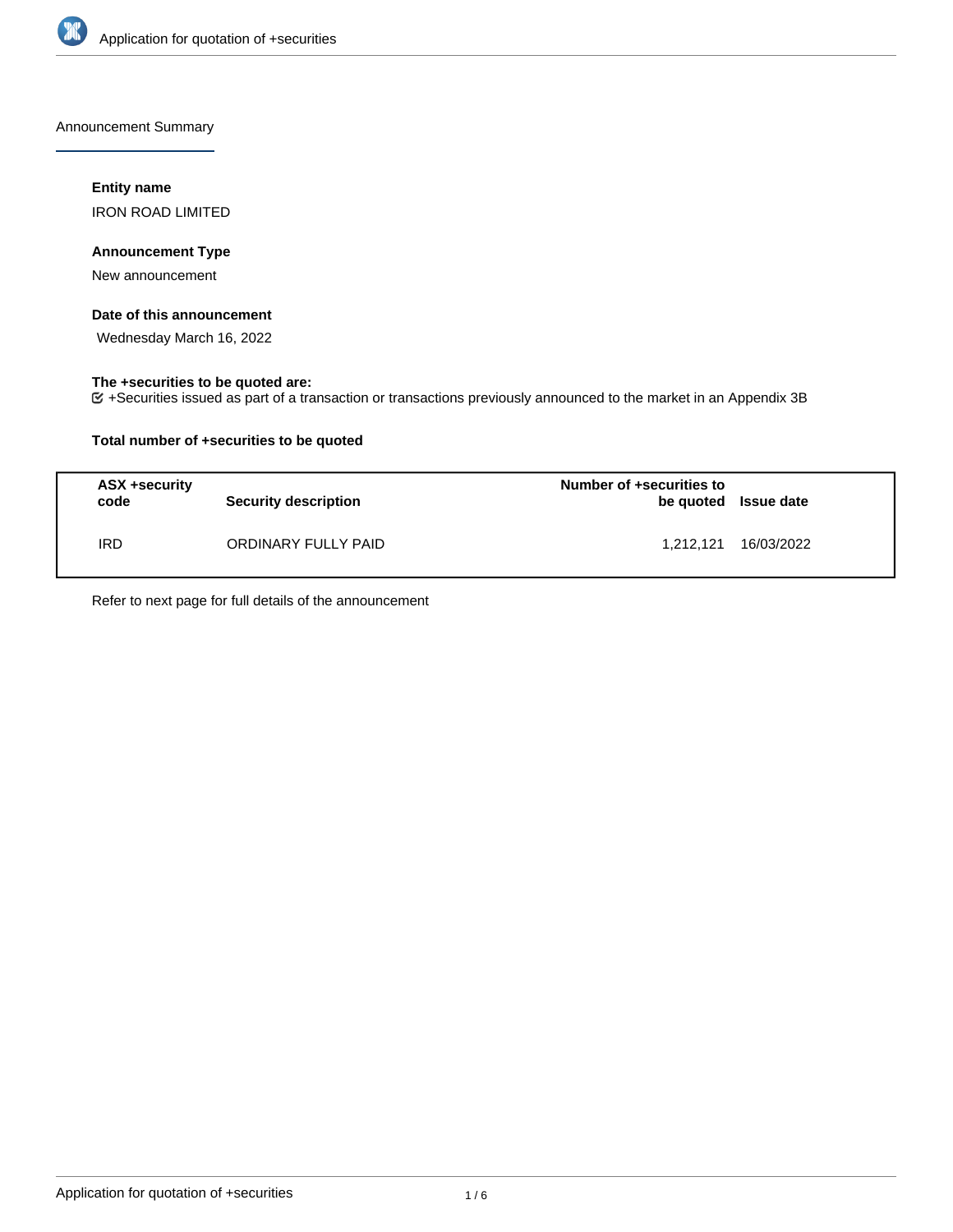

Part 1 - Entity and announcement details

# **1.1 Name of entity**

IRON ROAD LIMITED

We (the entity named above) apply for +quotation of the following +securities and agree to the matters set out in Appendix 2A of the ASX Listing Rules.

**1.2 Registered number type** ABN

**Registration number** 51128698108

**1.3 ASX issuer code** IRD

**1.4 The announcement is**

New announcement

## **1.5 Date of this announcement**

16/3/2022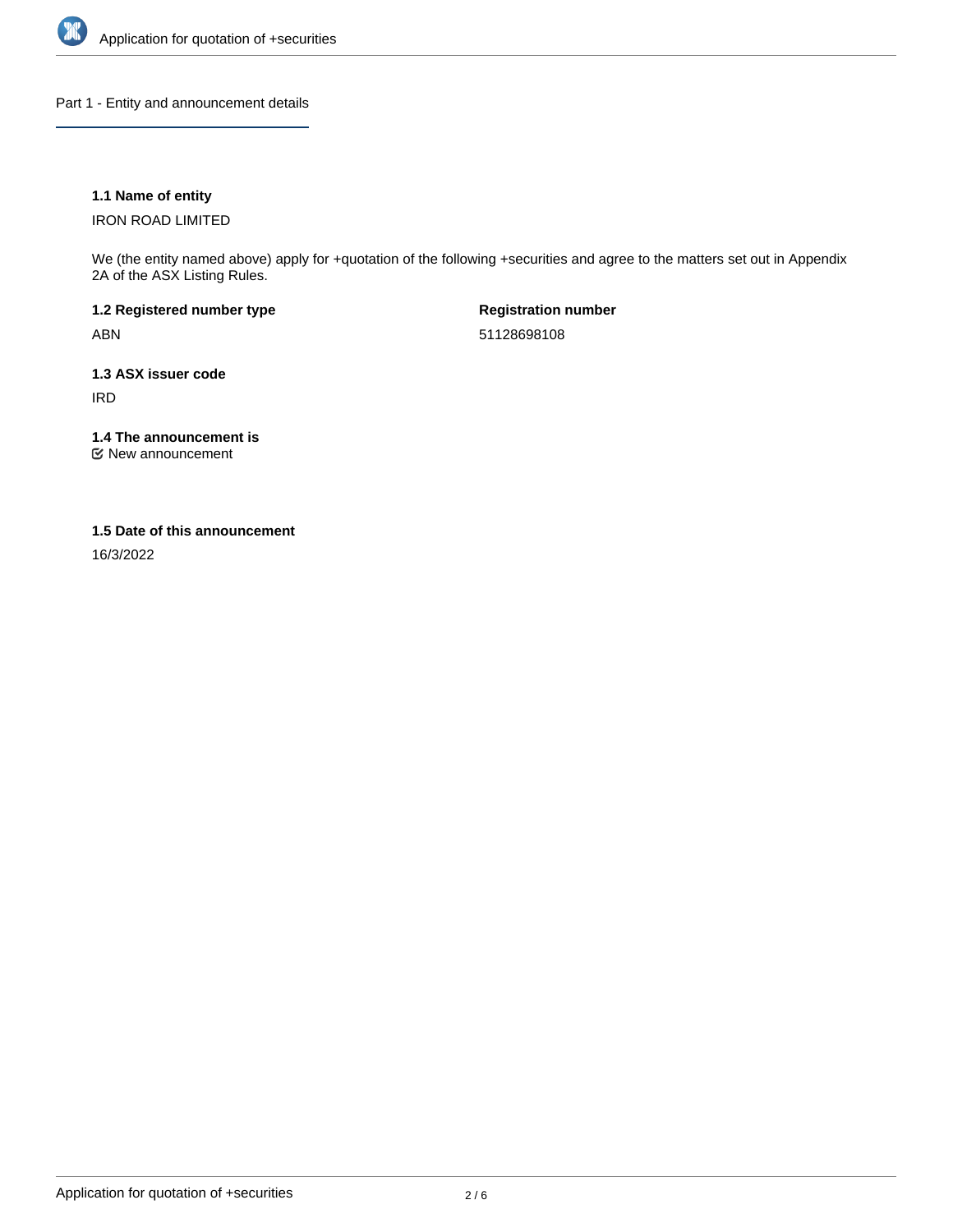

# Part 2 - Type of Issue

#### **2.1 The +securities to be quoted are:**

+Securities issued as part of a transaction or transactions previously announced to the market in an Appendix 3B

#### **Previous Appendix 3B details:**

| <b>Announcement Date and</b><br>Time | <b>Announcement Title</b>                   | Selected Appendix 3B to submit quotation<br>reauest |  |
|--------------------------------------|---------------------------------------------|-----------------------------------------------------|--|
| 16-Dec-2021 08:53                    | New - Proposed issue of securities -<br>IRD | A placement or other type of issue                  |  |

# **2.3a.2 Are there any further issues of +securities yet to take place to complete the transaction(s) referred to in the Appendix 3B?**

Yes

## **2.3a.3 Please provide details of the further issues of +securities yet to take place to complete the transaction(s) referred to in the Appendix 3B**

Following the issue of the Ordinary Shares to which this announcement relates, the subscriber will be entitled to receive Ordinary Shares worth \$1,137,500 at the time(s) to be determined by the subscriber through to 21 December 2022. The subscription price per Ordinary Share is determined as set forth in the announcement to ASX on 16 December 2021. Further details regarding the shares to be issued are set out in the announcement to ASX on 16 December 2021.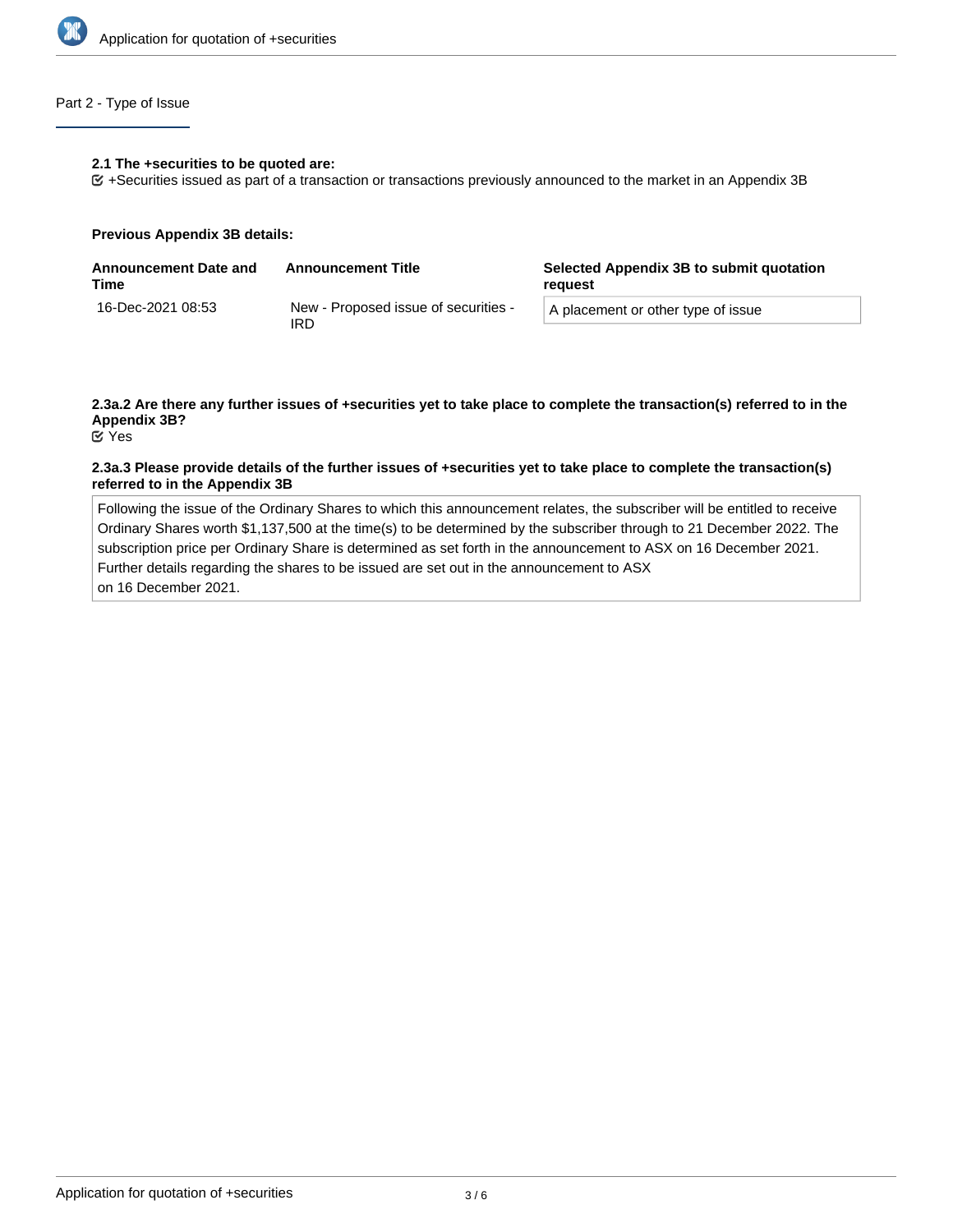

Part 3A - number and type of +securities to be quoted where issue has previously been notified to ASX in an Appendix 3B

## Placement Details

**ASX +security code and description**

IRD : ORDINARY FULLY PAID

**Issue date**

16/3/2022

Distribution Schedule

**Provide a distribution schedule for the new +securities according to the categories set out in the left hand column including the number of recipients and the total percentage of the new +securities held by the recipients in each category.**

| Number of +securities held | <b>Number of holders</b> | Total percentage of +securities held<br>For example, to enter a value of 50%<br>please input as 50.00 |
|----------------------------|--------------------------|-------------------------------------------------------------------------------------------------------|
| $1 - 1,000$                |                          | %                                                                                                     |
| $1,001 - 5,000$            |                          | $\%$                                                                                                  |
| $5,001 - 10,000$           |                          | %                                                                                                     |
| 10,001 - 100,000           |                          | $\%$                                                                                                  |
| 100,001 and over           |                          | $\%$                                                                                                  |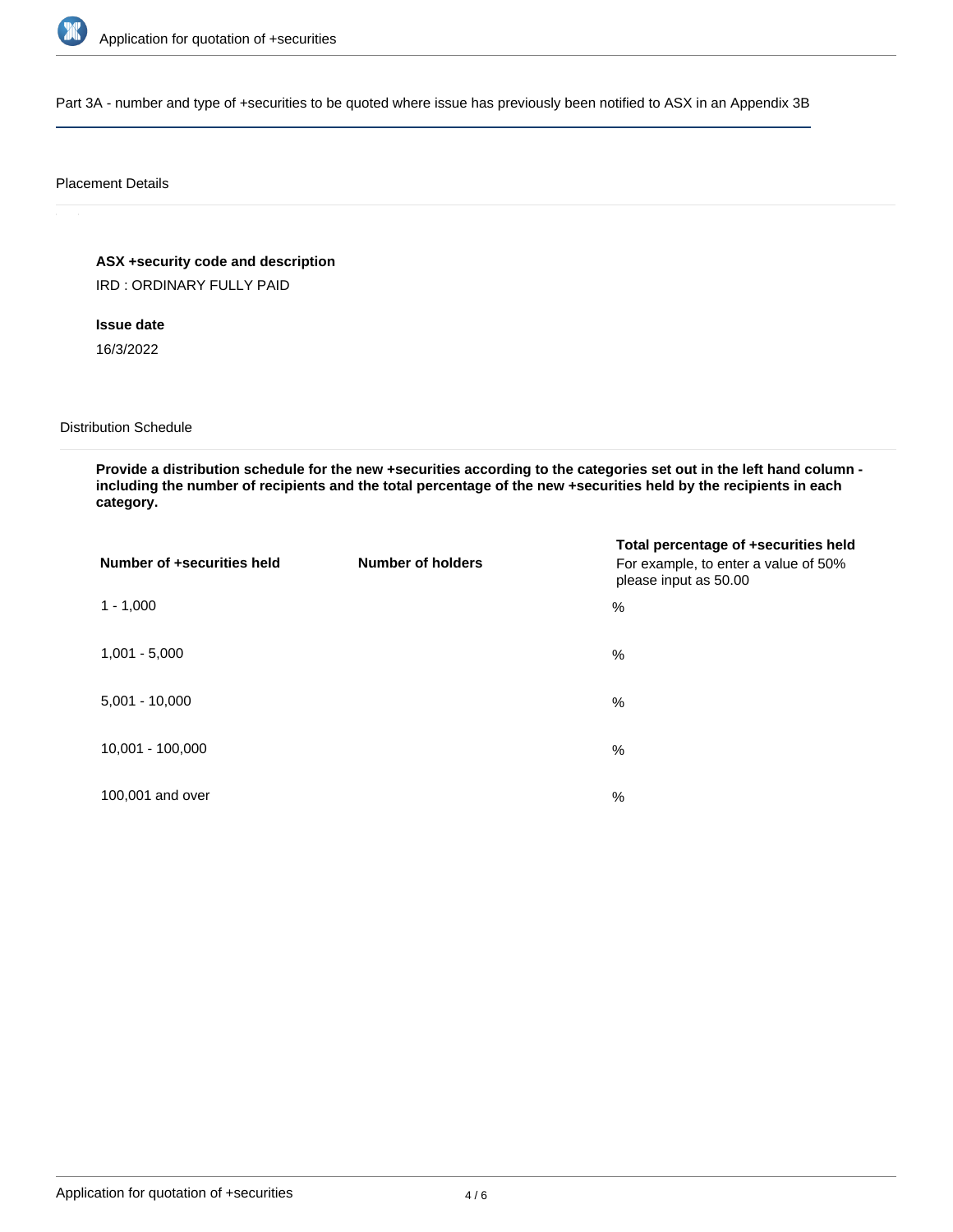

Issue details

| Number of +securities to be quoted                                                    |                                        |  |  |  |
|---------------------------------------------------------------------------------------|----------------------------------------|--|--|--|
| 1,212,121                                                                             |                                        |  |  |  |
| Are the +securities being issued for a cash consideration?<br>$\mathfrak C$ Yes       |                                        |  |  |  |
| In what currency is the cash consideration being paid?                                | What is the issue price per +security? |  |  |  |
| AUD - Australian Dollar                                                               | AUD 0.16500000                         |  |  |  |
| Any other information the entity wishes to provide about the +securities to be quoted |                                        |  |  |  |